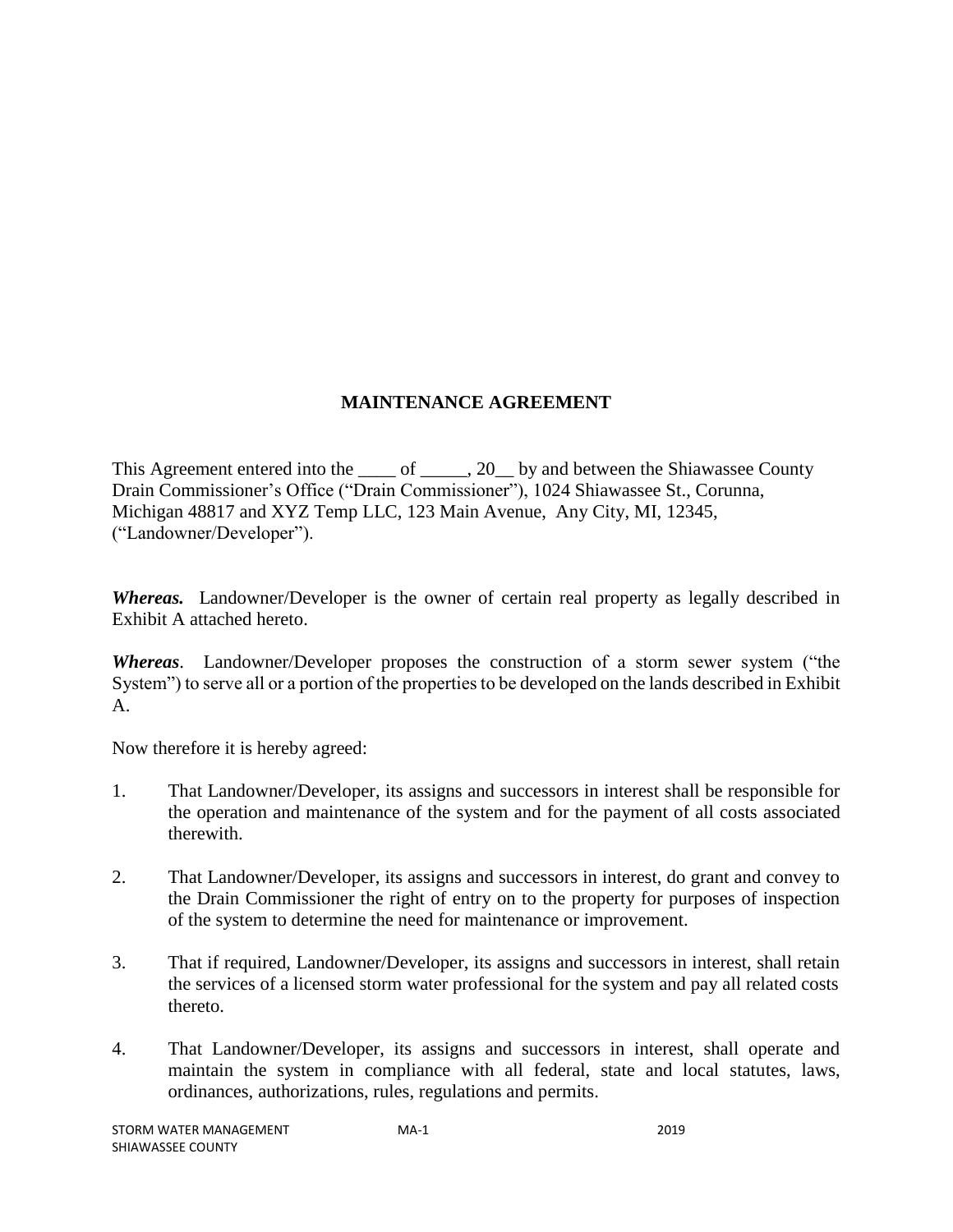- 5. That in the event that any inspection report indicates the need for maintenance or improvement to any part of the system, Landowner/Developer, its assigns and successors in interest shall cause such work to be done in a timely manner and pay for all costs incurred by the Drain Commissioner related to such inspection.
- 6. That if as a result of an inspection, the Drain Commissioner determines the need for maintenance or improvement of the system, he shall send written notification to the Landowner/Developer, its assigns and successors in interest, the necessary maintenance, setting forth the specific details thereof, in writing upon receipt of notice from the Drain Commissioner, Landowner/Developer, its assigns or successors in interest, shall cause the specified maintenance and improvement to be completed within 90 days of the receipt of notice or such time period as may otherwise be specified by the Drain Commissioner or reasonably required for completion of such repairs provided Landowner/Developer, the successors or assigns, has commenced such repairs and be diligently pursuing same to completion. In the event that the work specified by the Drain Commissioner is not completed in the specified time, Drain Commissioner shall cause the work to be performed and Landowner/Developer, its assigns or successors in interest, shall be responsible for the payment of all costs including engineering, legal and court fees therefore incurred by the Drain Commissioner, payment to be made within 30 days of invoice. If payment is not made the Drain commissioner is authorized to seek collection by all means allowed under law or may levy a special assessment against this property, in the form of a lien against the lands until paid or collected as allowed for the collection of taxes and assessments under the laws of the State of Michigan.
- 7. That Landowner/Developer shall record this Agreement to provide notice to its successors in interest of due obligations hereunder.
- 8. That Landowner/Developer, its assigns and successors in interest shall be responsible for all costs incurred by the Drain Commissioner for enforcement of this Agreement including any maintenance or improvement of the system, inspection and engineering costs, administration costs and reasonable attorney's fees.
- 9. That Landowner/Developer, its assigns or successors in interest agree to hold harmless, defend and indemnify the Drain Commissioner, his employees, agents and contractors and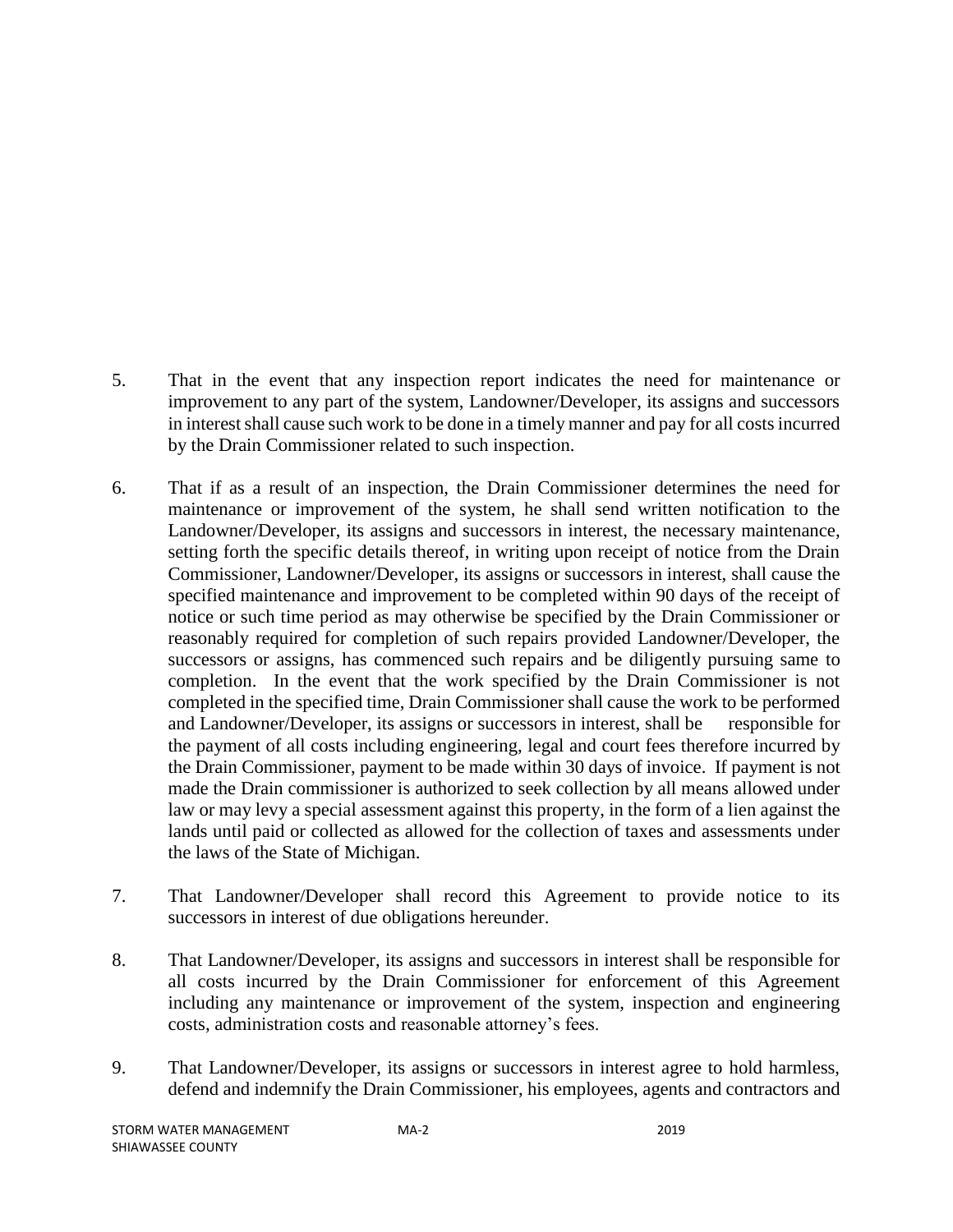the County of Shiawassee from any and all liability or enforcement action arising out of the operation, maintenance or improvement of the system including any and all claims for damages or injury to person or property and any and all civil and criminal sanctions, penalties, fines or costs except for any claims arising from the gross negligence or willful misconduct of said parties.

10. Once executed this Agreement shall be recorded with the Shiawassee County Register of Deeds, Landowner/Developer shall pay all costs of recording and all legal fees incurred in the preparation of this Agreement.

#### **Prepared By:** Return To:

Anthony Newman **Anthony Newman** 1024 Shiawassee St 1024 N. Shiawassee St Corunna, MI 48817 Corunna, MI 48817

Shiawassee County Drain Commissioner Shiawassee County Drain Commissioner

Anthony Newman Shiawassee County Drain Commissioner

\_\_\_\_\_\_\_\_\_\_\_\_\_\_\_\_\_\_\_\_\_\_\_\_\_\_\_\_\_\_\_\_\_\_\_\_\_\_\_

STATE OF MICHIGAN  $\qquad$  ) )ss COUNTY OF SHIAWASSEE )

On this \_\_\_\_ of \_\_\_\_\_\_\_, 20\_\_ before me, a Notary Public in and for said County, appeared Anthony Newman, Shiawassee County Drain Commissioner, to me personally known to be the person described in and who executed the foregoing instrument and acknowledged the same to be his free act and deed.

> , Notary Public Shiawassee County, Michigan My Commission Expires

\_\_\_\_\_\_\_\_\_\_\_\_\_\_\_\_\_\_\_\_\_\_\_\_\_\_\_\_\_\_\_\_\_\_\_\_

### **Acting in the County of Shiawassee**